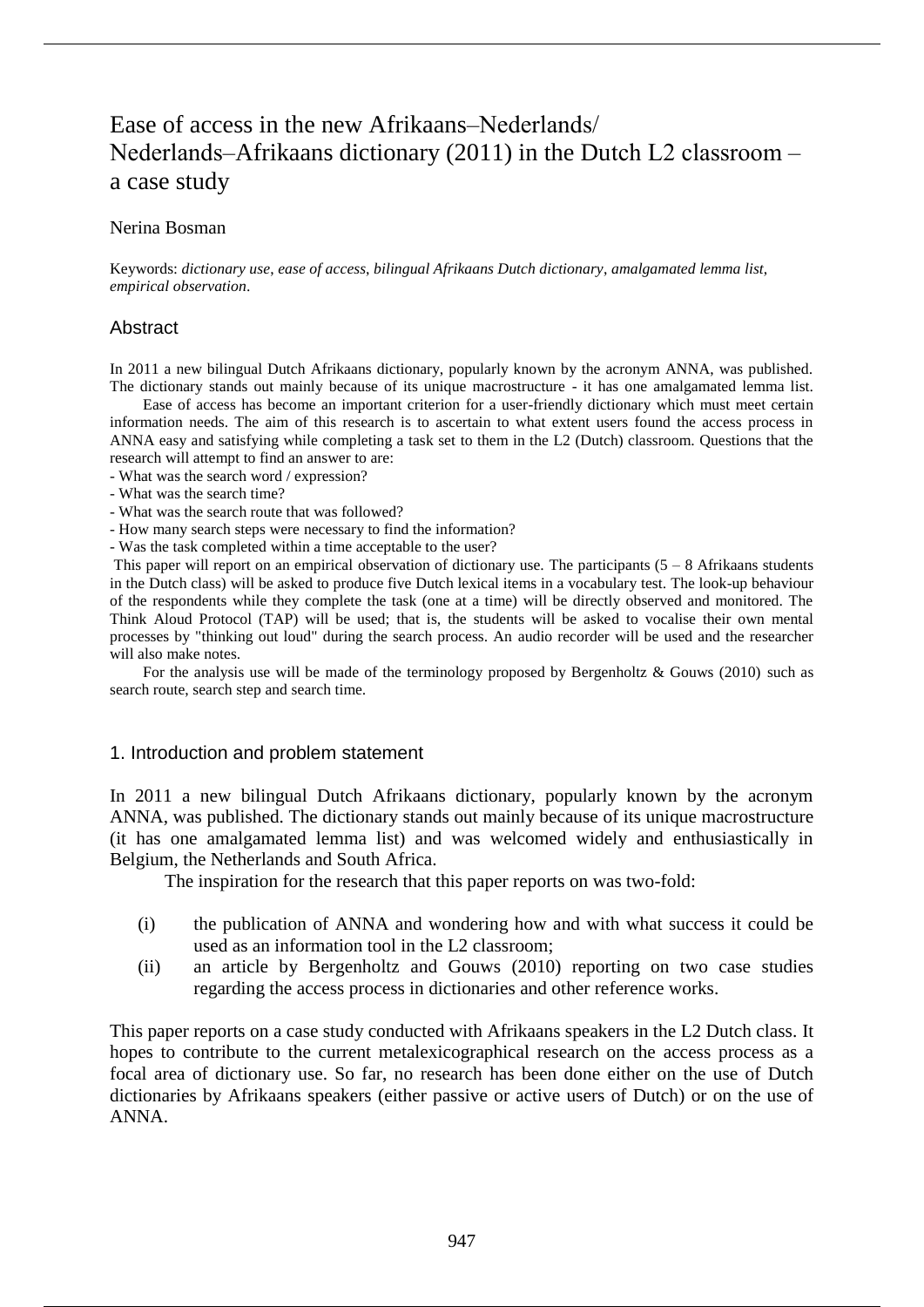### 2. Aim

The aim of this research is to ascertain the ease with which a specific group of users found the requested information in ANNA.

#### 3. Research questions

An overarching research question guiding this research was: to what extent does ANNA satisfy the information needs of "a specific type of users finding themselves in a specific type of extra-lexicographic situation" (Tarp 2007:171)? For the purpose of this paper, however, the question seemed too ambitious to answer and it was limited and rephrased thus:

Does ANNA provide quick and easy access to the information that the respondents in the research group had to find?

In attempting to concentrate on the access process itself, the following sub-questions were put:

- What was the search string that the students used in order to retrieve the requested information?
- What was the search time?
- How many search steps were necessary to find the information?
- What was the success rate, in other words, was the requested information found?

#### 4. Contextualisation

#### 4.1. *Ease of access*

The point of departure for this research is the following: a bilingual dictionary such as ANNA might be considered to be a useful information tool in the L2 classroom and as such it should be able to supply the users (L2 learners) with answers to questions in a real situation of dictionary use. When consulting the dictionary, users should ideally have a rapid and unimpeded access to data that will provide them with the information they need (Gouws 2001:102). One of the most important features of a modern dictionary therefore has to be its access structure – in Gouws' definition, the search route that the dictionary user follows during a data consultation procedure (Gouws 2001: 102).

#### 4.2. *ANNA*

Although Afrikaans and Dutch are closely related languages, "the great similarity in vocabulary must be formulated with care. The word material of Afrikaans is ninety percent of Dutch origin, even if there are important differences in the words themselves (De Villiers 1983:29). This state of affairs called for an innovative lexicographical approach that makes provision for treating both the similarities and differences between Afrikaans and Dutch (Martin & Gouws 2000: 784).

ANNA can be described as a bilingual (translation) dictionary, but it is unlike any other bilingual dictionary Afrikaans users are likely to have come across before. Containing 60 000 lemmas, the one amalgamated list includes words that are found in both Dutch and Afrikaans, as well as words that occur in only one of the languages. As Martin and Gouws observe, this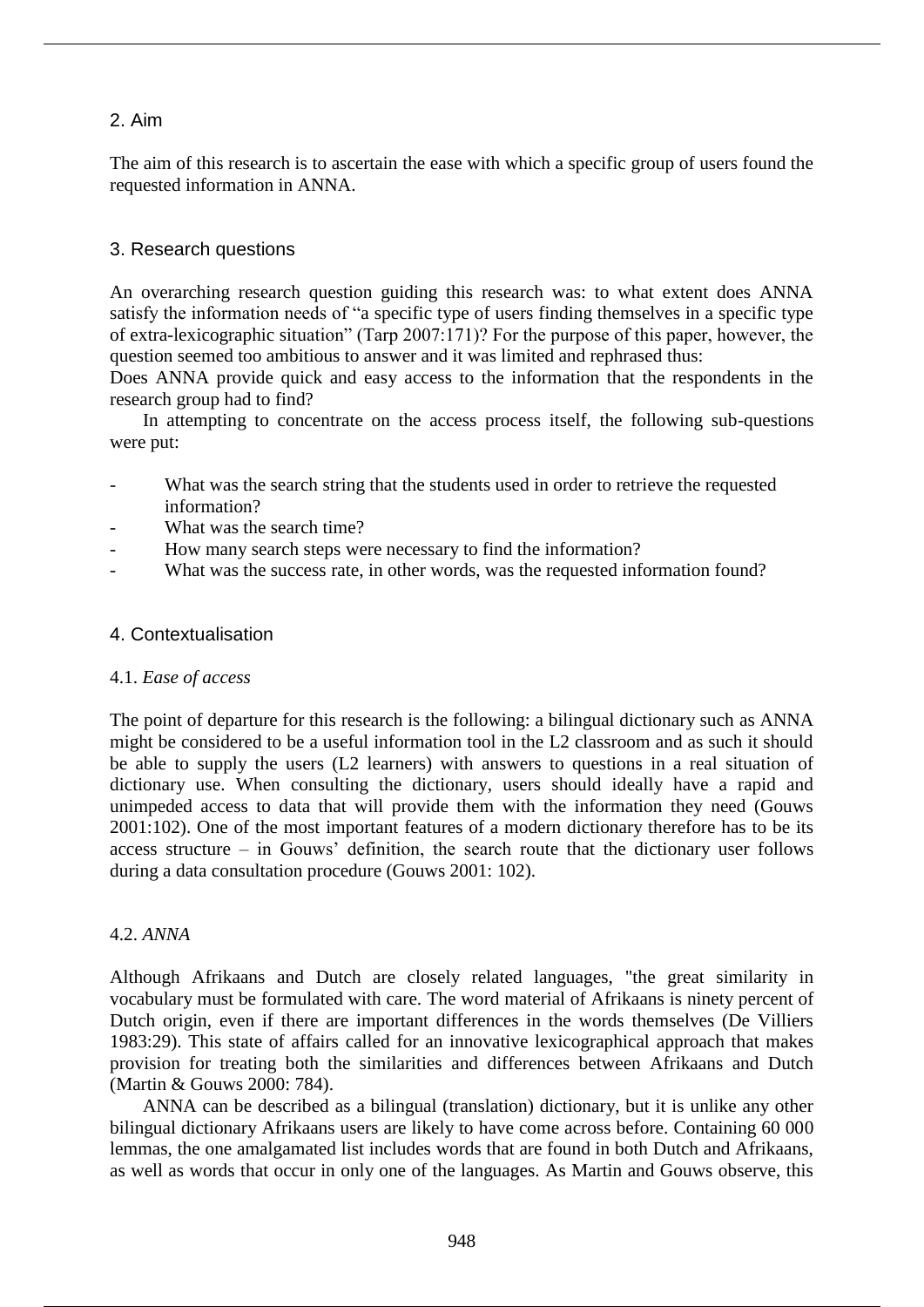creates "a dictionary consultation environment where both differences and similarities become apparent in an efficient and contrastive way" (Martin & Gouws 2000: 788). Since the Dutch course at the University of Pretoria is a contrastive one, one could assume that a contrastive dictionary would be a useful information tool in the classroom.

### 4.3. *Usage situation*

The usage situation (compare Tarp 2008, Tarp 2009) in this case was a communicative situation where mainly production needs were relevant. In the task (compare paragraph 7.2) the students (actual users in an actual situation) were asked to produce 5 Dutch lexical items. Although not explicitly tested, reception was also important because the respondents had to understand the Dutch sentences in order to provide the correct lexical items.

### 5. Terminology

The terminology that Bergenholtz & Gouws (2010) propose, like **search route, search string, search step** and **search time**, was used

### 6. Methodology

The research was empirical. In a controlled case study 6 students were asked to complete the task. Obviously, the study does not claim to be valid or representative, but certain conclusions pertaining to the specific groups of users were drawn, nevertheless.

### 6.1. *The research group*

Afrikaans speaking students in the Dutch course "Leer Nederlands" at the University of Pretoria were asked to participate voluntarily and 6 students presented themselves. The research was undertaken during the first week of the new academic year in February 2012. All the students knew their way around bilingual dictionaries but were unfamiliar with ANNA. They also had never seen a Dutch text before but were willing to try to complete the task set to them.

### 6.2. *The task* (see the Addendum)

The participants were be asked to find five Dutch lexical items in a vocabulary test.<sup>1</sup> They were instructed to rely on their intuition regarding their knowledge of the Afrikaans lexicon, to use ANNA to confirm their guesses or to help them find the words if totally unknown, and to think aloud while conducting the search. To successfully complete the task, the students needed to use Dutch orthography (which differs markedly from Afrikaans), find the correct form of the word (the infinitive or plural form for instance) and the correct meaning (homonymous and polysemous words occurred in the task).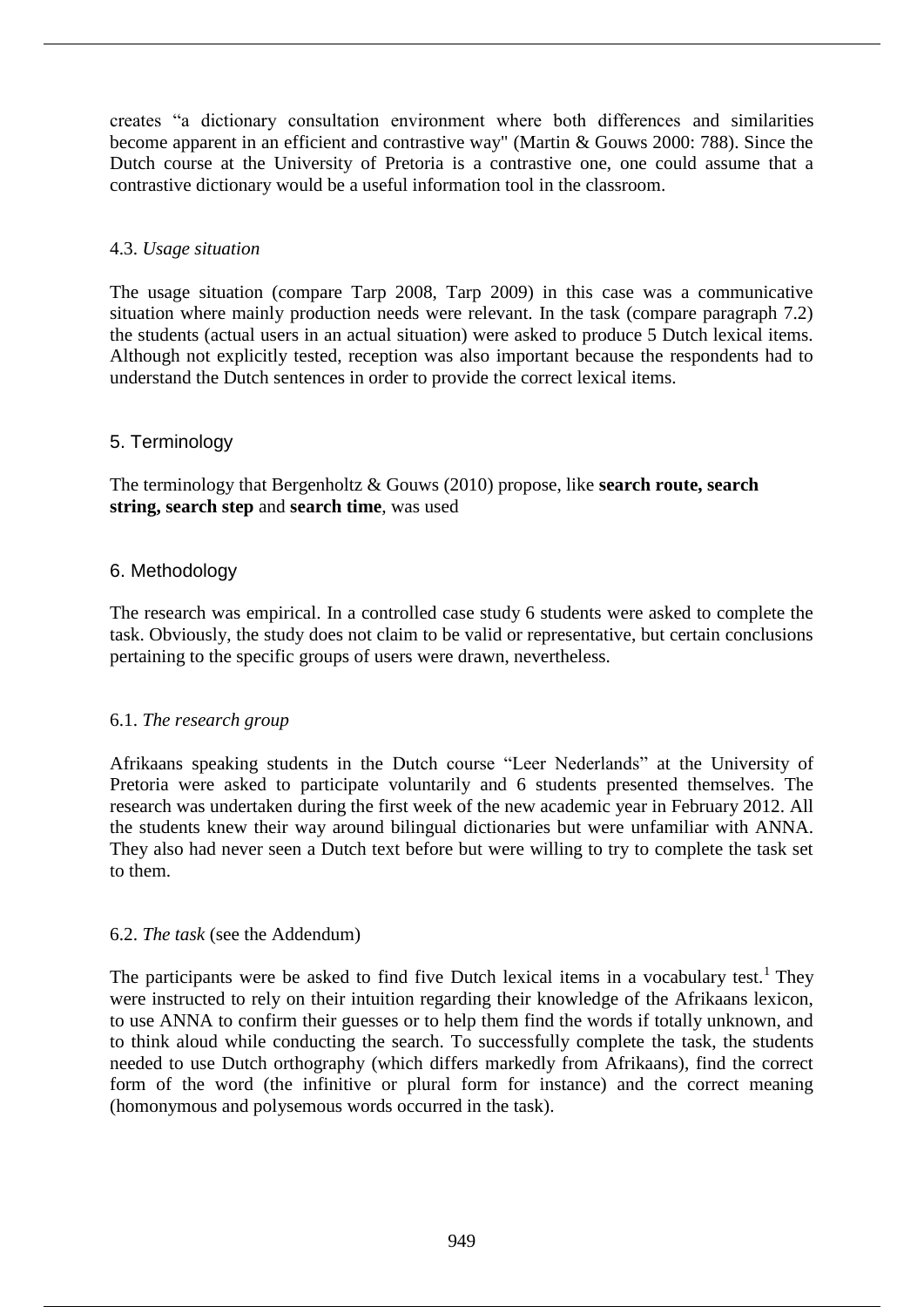#### 6.3. *The method*

Observation was chosen as the most reliable method of collecting data on dictionary usage (Tarp 2009:286, quoting Hatherall). The look-up behaviour of the respondents while they completed the task (one at a time) was directly observed and monitored. The Think Aloud Protocol (TAP) was used; that is, the students were asked to vocalize their own mental processes by "thinking out loud" during the search process. An audio recorder was used and the researcher made notes. The duration of the search was measured and ended when the student chose to end the look-up process, either out of frustration or because they found the answer (according to them).

### 7. Analysis and conclusion

### 7.1. *Findings*

The findings presented here report on the research questions put in paragraph 3.

| <b>Consultation</b><br><b>Total search</b><br>time | <b>Informatio</b><br>$\mathbf{n}$ (word)<br>that had to<br>be found | <b>Search string</b>                      | <b>Search</b><br>steps | <b>Result</b><br>(Success<br>rate) |
|----------------------------------------------------|---------------------------------------------------------------------|-------------------------------------------|------------------------|------------------------------------|
| 1<br>2'43"                                         | bril                                                                | <b>Bril</b>                               | 1                      | Positive                           |
| 2<br>3'7''                                         | denk                                                                | denk, dink                                | $\overline{2}$         | Positive                           |
| 3<br>7'58"                                         | geloof                                                              | verstaan, glo, geloven                    | 3                      | Positive                           |
| $\overline{4}$<br>2'59"                            | vertrekken                                                          | vertrek                                   | 1                      | Positive                           |
| $\overline{5}$<br>7'33"                            | ontslag                                                             | kreeg, afdanking,<br>bedank,<br>afdanking | $\overline{4}$         | Negative                           |

### **Student B**

| <b>Consultation</b><br><b>Total search</b><br>time | <b>Information</b><br>(word)<br>that had to<br>be found | <b>Search string</b>        | <b>Search</b><br>steps | <b>Result</b><br>(Success<br>rate) |
|----------------------------------------------------|---------------------------------------------------------|-----------------------------|------------------------|------------------------------------|
|                                                    | bril                                                    | bril, zetten. wc, bril      | $\overline{4}$         | Positive                           |
| 2'47                                               |                                                         |                             |                        |                                    |
| 2                                                  | denk                                                    | Is, zie                     | $\overline{2}$         | Negative                           |
| 2'27''                                             |                                                         |                             |                        |                                    |
| 3                                                  | geloof                                                  | zegt, zeer, sê, glo         | $\overline{4}$         | Positive                           |
| 3'43"                                              |                                                         |                             |                        |                                    |
| $\overline{4}$                                     | vertrekken                                              | verwarming, loop, seisoene, | $\overline{4}$         | Negative                           |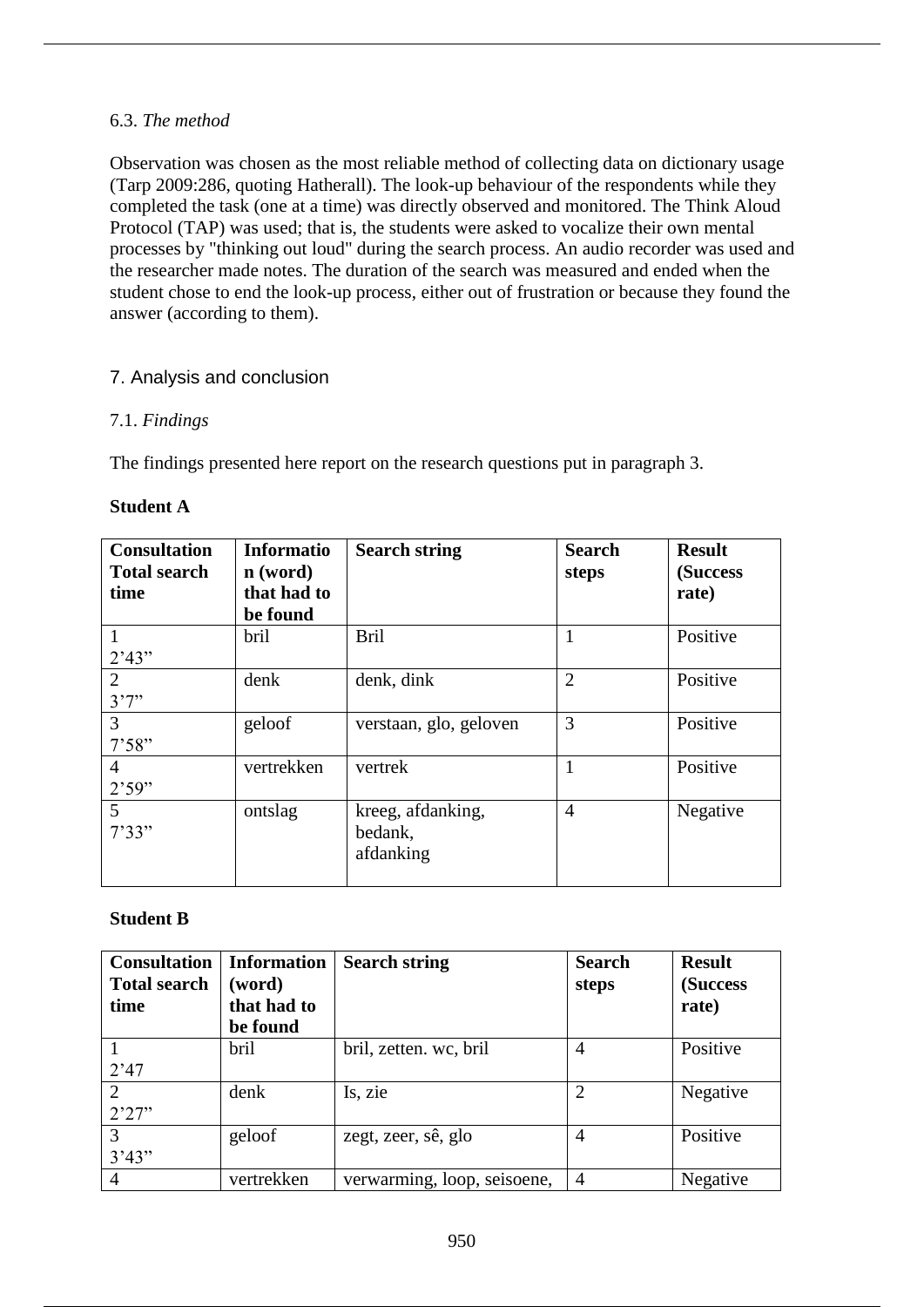| 3'38" |         | tve  |          |
|-------|---------|------|----------|
| ັ     | ontslag | werk | Negative |
| 44    |         |      |          |

## **Student C**

| <b>Consultation</b><br><b>Total search</b><br>time | <b>Information</b><br>(word)<br>that had to<br>be found | <b>Search string</b>    | <b>Search</b><br>steps | <b>Result</b><br>(Success<br>rate) |
|----------------------------------------------------|---------------------------------------------------------|-------------------------|------------------------|------------------------------------|
| $\mathbf{1}$<br>56"                                | bril                                                    | zetten, WC, sitplek     | 3                      | Negative                           |
| $\overline{2}$<br>48"                              | denk                                                    | dink, denk              | $\overline{2}$         | Positive                           |
| 3<br>Gave up after<br>2'54"                        | geloof                                                  | zeer                    | 1                      | Negative                           |
| 4<br>Gave up after<br>6'10''                       | vertrekken                                              | dat, compendium, kunnen | 3                      | Negative                           |
| 5<br>4'17''                                        | ontslag                                                 | bedanking, kennisgewing | $\overline{2}$         | Negative                           |

## **Student D**

| <b>Consultation</b> | <b>Information</b> | <b>Search string</b>         | <b>Search</b>  | <b>Result</b> |
|---------------------|--------------------|------------------------------|----------------|---------------|
| <b>Total search</b> | (word)             |                              | steps          | (Success      |
| time                | that had to        |                              |                | rate)         |
|                     | be found           |                              |                |               |
| 1                   | bril               | <b>WC</b>                    | $\mathbf{1}$   | Positive      |
| 2'50"               |                    |                              |                |               |
| 2                   | denk               | zullen, vaak                 | $\overline{2}$ | Negative      |
| Gives up            |                    |                              |                |               |
| after 1'43"         |                    |                              |                |               |
| 3                   | geloof             | zeer                         | 1              | Negative      |
| Gives up            |                    |                              |                |               |
| after 54"           |                    |                              |                |               |
| $\overline{4}$      | vertrekken         | verwarming                   | 1              | Negative      |
| Gives up            |                    |                              |                |               |
| after $1'6''$       |                    |                              |                |               |
| 5                   | ontslag            | kreeg, klap, aange-, akkoord | 6              | Negative      |
| 12'28"              |                    | krijg, afdanken              |                |               |

### **Student E**

| Consultation   Information |             | <b>Search string</b> | <b>Search</b> | <b>Result</b> |
|----------------------------|-------------|----------------------|---------------|---------------|
| Total search               | (word)      |                      | steps         | (Success)     |
| time                       | that had to |                      |               | rate)         |
|                            | be found    |                      |               |               |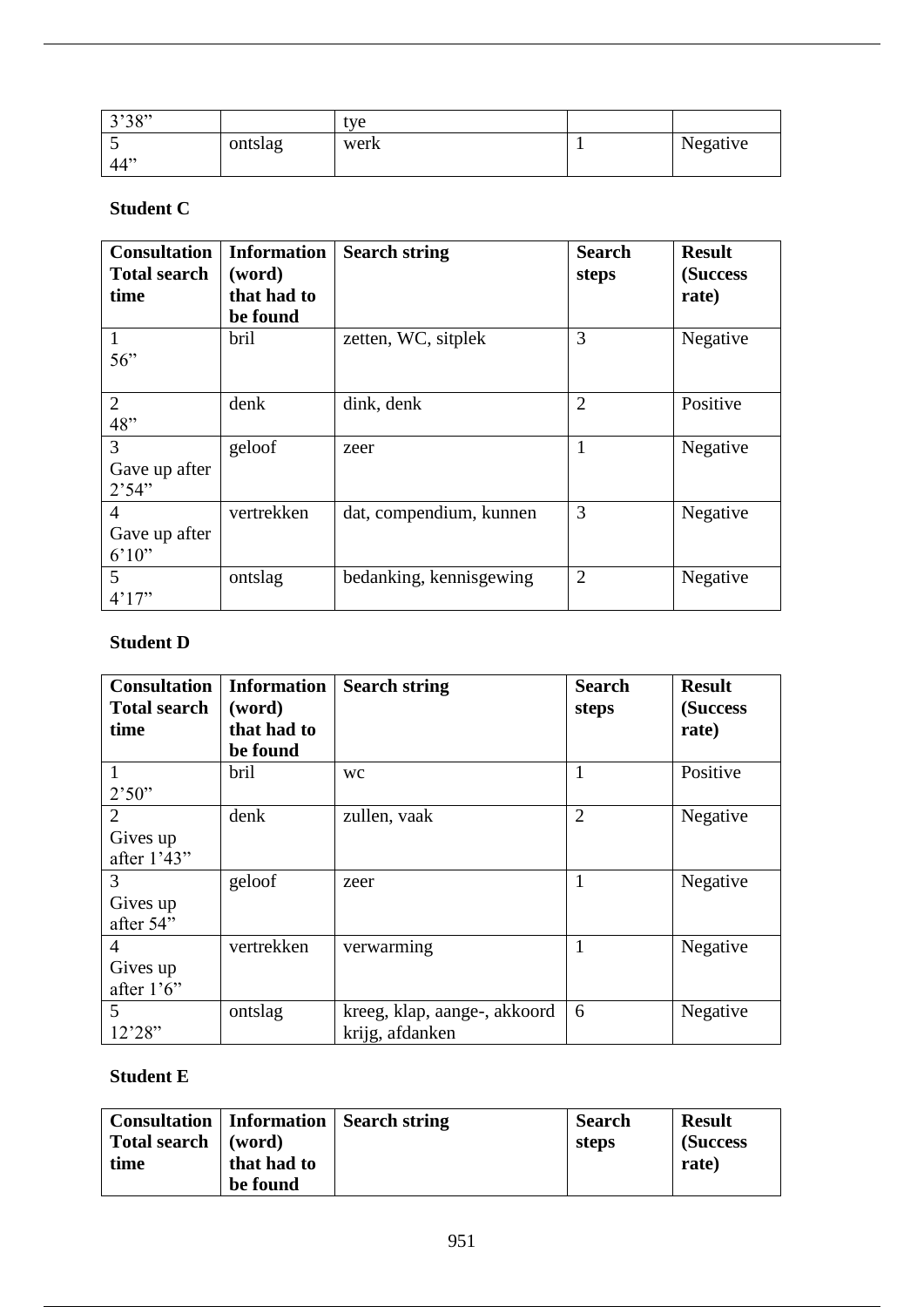|                | bril       | bril                        |                | Positive |
|----------------|------------|-----------------------------|----------------|----------|
| 1'50"          |            |                             |                |          |
| 2              | denk       | dink                        |                | Positive |
| 1'22"          |            |                             |                |          |
| 3              | geloof     | verstaan, zeer, geloof, glo | $\overline{4}$ | Positive |
| 2'10''         |            |                             |                |          |
| $\overline{4}$ | vertrekken | kunnen, verwarming,         | 3              | Positive |
| 5'26"          |            | vertrek                     |                |          |
| 5              | ontslag    | aangeboden, aanbod,         | 3              | Positive |
| 2'39"          |            | bedanking                   |                |          |

## **Student F**

| <b>Consultation</b><br><b>Total search</b><br>time | <b>Information</b><br>(word)<br>that had to<br>be found | <b>Search string</b>                                                  | <b>Search</b><br>steps | <b>Result</b> |
|----------------------------------------------------|---------------------------------------------------------|-----------------------------------------------------------------------|------------------------|---------------|
| $\mathbf{1}$<br>2'42                               | bril                                                    | bril<br><b>WC</b>                                                     | $\overline{2}$         | Positive      |
| $\overline{2}$<br>46"                              | denk                                                    | dink<br>denken                                                        | $\overline{2}$         | Positive      |
| $\overline{3}$<br>5'51"                            | geloof                                                  | verstaan<br>begrijpen<br>teenwoordigheid<br>invloed<br>hoor<br>geloof | 6                      | Positive      |
| $\overline{4}$<br>46"                              | vertrekken                                              | vertrek                                                               | 1                      | Positive      |
| $5\overline{)}$<br>2'43"                           | ontslag                                                 | bedanking<br>ontslag                                                  | $\overline{2}$         | Positive      |

## **Student G**

| <b>Consultation</b><br>And total<br>search time | <b>Information</b><br>(word)<br>that had to<br>be found | <b>Search string</b> | <b>Search</b><br>steps | <b>Result</b><br>(Success)<br>rate) |
|-------------------------------------------------|---------------------------------------------------------|----------------------|------------------------|-------------------------------------|
| 1<br>3'11"                                      | bril                                                    | <b>WC</b><br>zetten  | $\overline{2}$         | Positive                            |
| $\overline{2}$<br>3'23"                         | denk                                                    | denk<br>denken       | $\overline{2}$         | Positive                            |
| 3<br>5'40''                                     | geloof                                                  | verstaan<br>geloof   | $\overline{2}$         | Positive                            |
| $\overline{4}$<br>8'8''                         | vertrekken                                              | kamer<br>loop        | 5                      | Negative                            |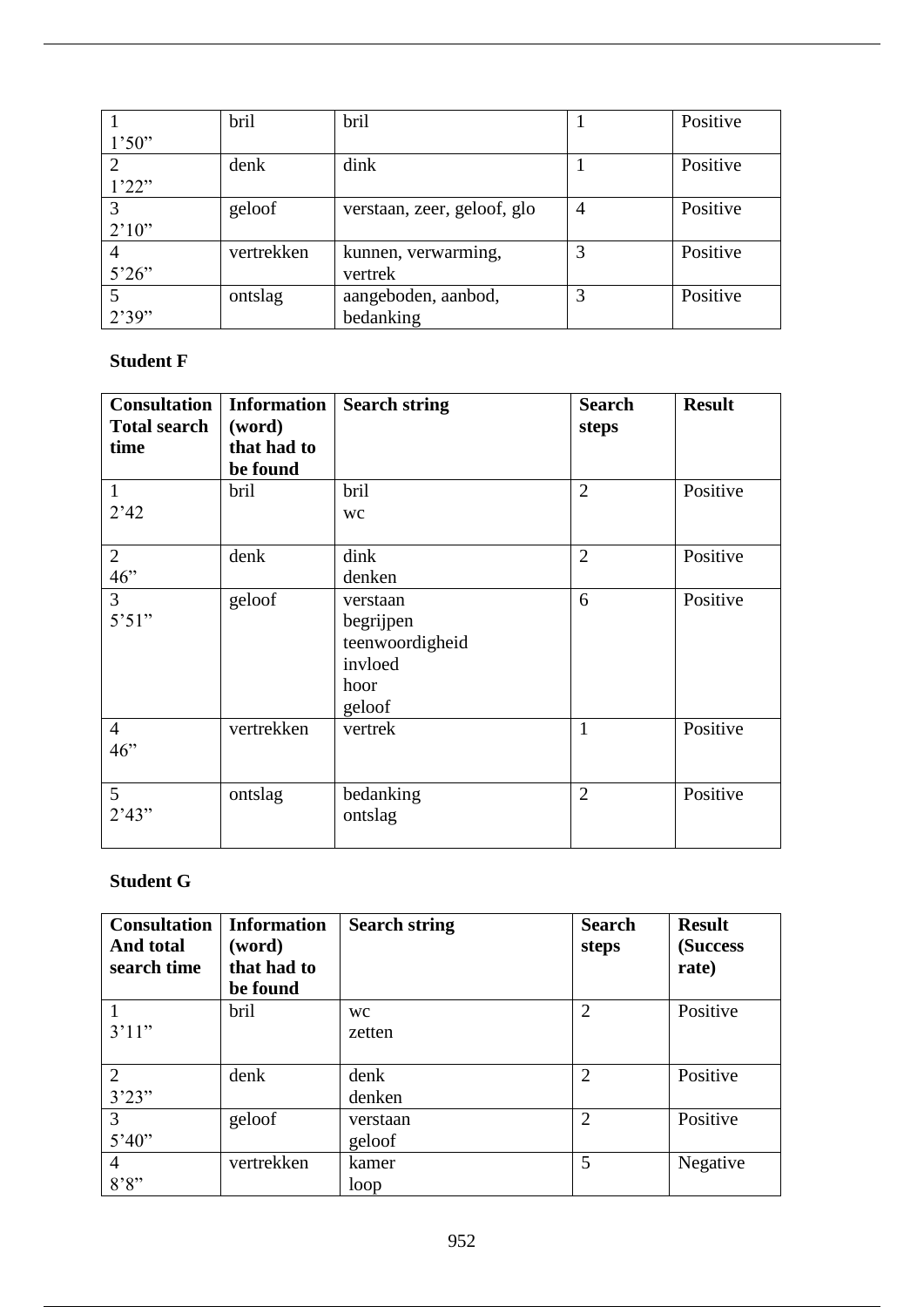|             |         | gang<br>gaan<br>kunnen |          |
|-------------|---------|------------------------|----------|
| ັ<br>3'40'' | ontslag | bedanking              | Positive |

#### 7.2. *Analysis*

The students found the task difficult but not impossible and managed to find the correct answers in the majority of cases. In every instance ANNA was used to confirm their initial guesses. Part of the time taken up by each consultation went into figuring out the possible answers. The respondents often found it necessary to look up more than one word before the correct answer to each question was found. It must be emphasized that ANNA, if it were used correctly and optimally, would have provided the students with clear and unambiguous help with all the questions.

No student bothered to read the front or back matter.

The search route followed by all students was not systematic at all, but rather haphazard. Initially, all respondents found the macrostructure very confusing. When trying to look up the Dutch equivalent of an Afrikaans word, they searched in the first part for the dictionary and vice versa. They kept looking for the Afrikaans-Dutch or Dutch-Afrikaans sections and also asked me where the Dutch Afrikaans section, for example, starts. This especially bothered respondents C, E, F and G. Only one student remarked after a while that she can't find the Dutch-Afrikaans section and concluded that the reason for this is because the Dutch and Afrikaans spellings are so similar.

The students tended to scan the articles of each lemma very superficially. They rarely read them through carefully and therefore missed important and helpful information such as example sentences.

The Dutch phrase **zie compendium** (*cf. compendium*) was not understood correctly by all respondents and respondent B even thought it was a translation equivalent for the Afrikaans word **is** ("to be"). No student consulted the compendium section when referred to it.

No student was able to find the 5 words in less than 15 minutes and one student took 33'45" to complete the task. The results were positive in the majority of cases and these students were on the whole satisfied with the time that it took them to find the correct answers. (They were under no pressure to complete the task within a set period of time.) Only one student simply gave up and stopped using the dictionary with three of the five questions.

#### 8. Conclusion

The data suggests that the information retrieval process was not easy and definitely not swift. If ANNA is to be used optimally in the L2 classroom, students will have to be given a full demonstration of how information can be accessed easily and swiftly. The macrostructure as well as the microstructure will have to be explained in considerable detail. Students' attention will also have to be drawn very explicitly to the valuable grammatical information that is to be found in the back matter.